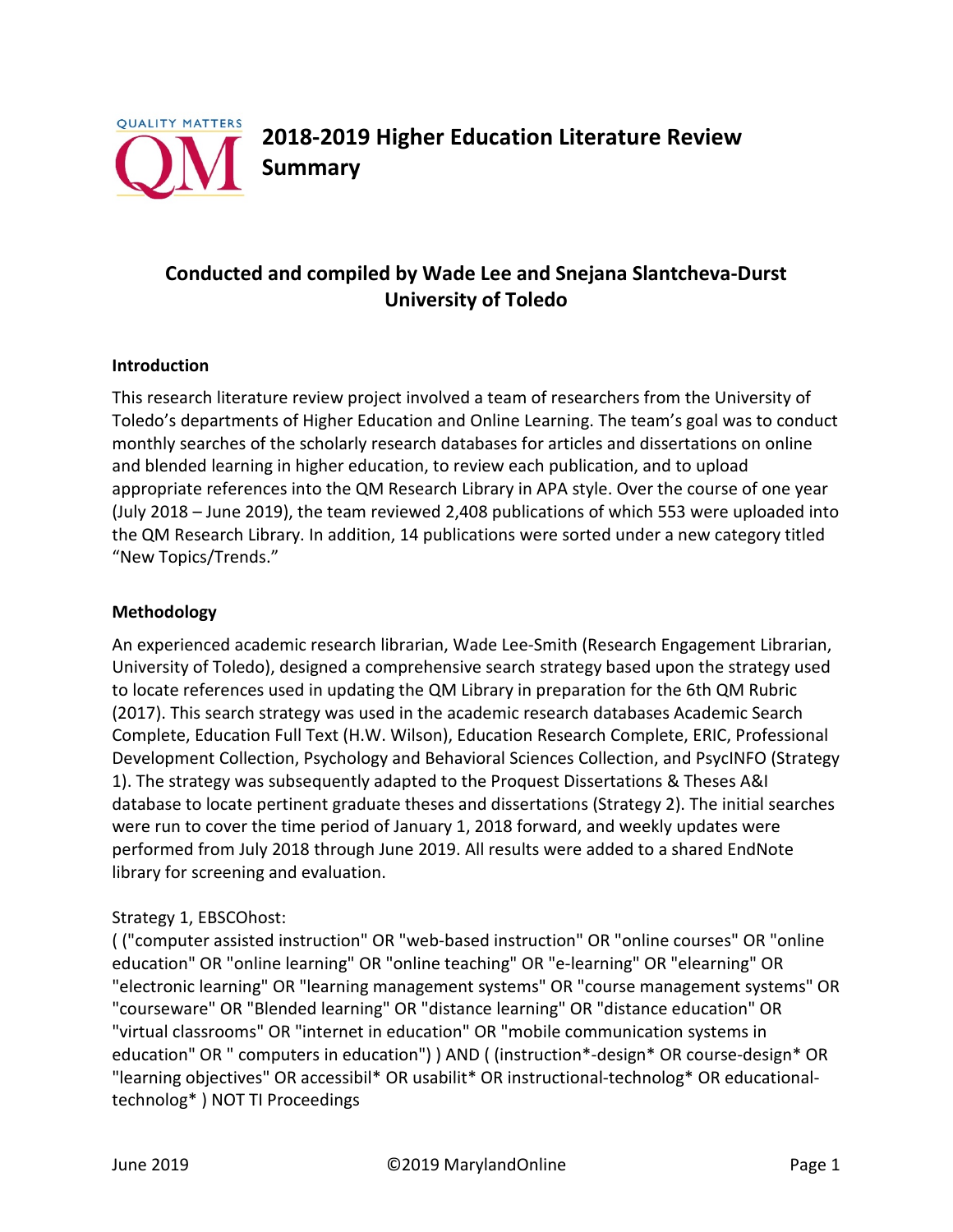# Published Date: 20180101-;

Education Level: Higher Education, Postsecondary Education, Two Year Colleges

## Strategy 2, Proquest:

noft(("computer assisted instruction" OR "web-based instruction" OR "online courses" OR "online education" OR "online learning" OR "online teaching" OR "e-learning" OR "elearning" OR "electronic learning" OR "learning management systems" OR "course management systems" OR "courseware" OR "Blended learning" OR "distance learning" OR "distance education" OR "virtual classrooms" OR " internet in education" OR "mobile communication systems in education" OR " computers in education")) AND noft((instruction\* design\* OR course design\* OR "learning objectives" OR accessib\* OR usabilit\* OR instructional-technolog\* OR educationaltechnolog\*))

Initial processing involved removing duplicated entries generated by indexing in multiple databases. A total of 2,408 items remained after removing duplicate entries. Further screening based on internal keyword searches were used to identify K-12 content for removal. Items were randomly assigned to a team of nine content-area researchers from the University of Toledo departments of Higher Education and Online Learning. The researchers included:

- Chelsea Chandler
- Michael Douglas
- Mingli Xiao
- Rachel Barnes
- Ron Opp
- Shujuan Xiao
- Snejana Slantcheva-Durst
- Song Lei
- Sylvia Suh

The researchers were assisted by the academic research librarian, Wade Lee, and a graduate assistant in the department of Higher Education: Brittany Kim.

Items were screened initially on the basis of their title and abstract, and then, if necessary, by their full text. Items were excluded for any of the following reasons:

Not Higher Education content (343 items) • Not related to Course Design or Interaction (784 items) • Not Online delivery (221 items) • Not a research paper (172 items) • Teaching focused (55 items) • Low Quality Reference (94 items) • Other (186)

Items that met the inclusion criteria were categories into one or more of the eight QM Rubric categories. There were a total of 553 scholarly items remaining after screening, distributed across the Standards as follows (note: an item may appear in multiple standards):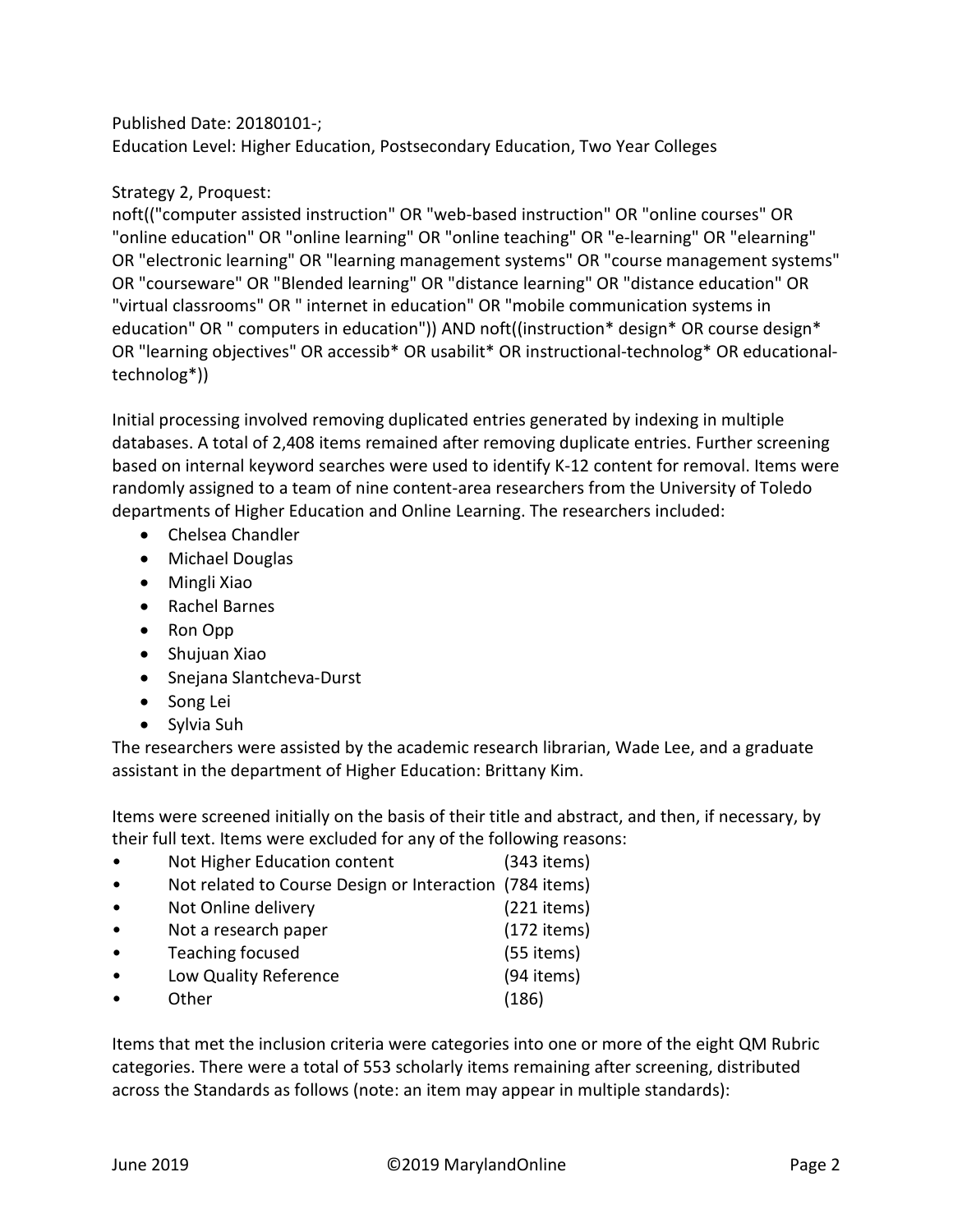| $\bullet$ | Standard 1: Course Overview / Introduction                       | (27 items)  |
|-----------|------------------------------------------------------------------|-------------|
| $\bullet$ | <b>Standard 2: Learning Objectives</b>                           | (21 items)  |
| $\bullet$ | Standard 3: Assessment                                           | (64 items)  |
| $\bullet$ | <b>Standard 4: Instructional Materials</b>                       | (87 items)  |
| $\bullet$ | Standard 5: Course Activities / Learner Interactions (252 items) |             |
| $\bullet$ | Standard 6: Course Technology                                    | (197 items) |
| $\bullet$ | Standard 7: Learner Support                                      | (48 items)  |
| $\bullet$ | Standard 8: Accessibility / Usability                            | (38 items)  |

Full text was obtained and the reviewer had the option of adding their own annotation if the author-supplied abstract was insufficient. A graduate assistant from the Higher Education department then transferred the final entries to the QM Reference Library using the online submission form.

### **Themes**

The team created a new category with the title "New Topics/Trends" as a place holder for sound publications that focused on issues of online/blended course design but did not fit into any of the standards. Fourteen articles were sorted into this category and remain accessible on the EndNote shared library. Although the articles differ in focus, a shared theme relates to overall course design models and approaches, including guiding concepts/frameworks of design, forms of delivery, and best practices. A bibliography of the 14 articles is included in Appendix. In addition, a QM Survey of Literature 2018/2019 Bibliography accompanies this summary as an additional file.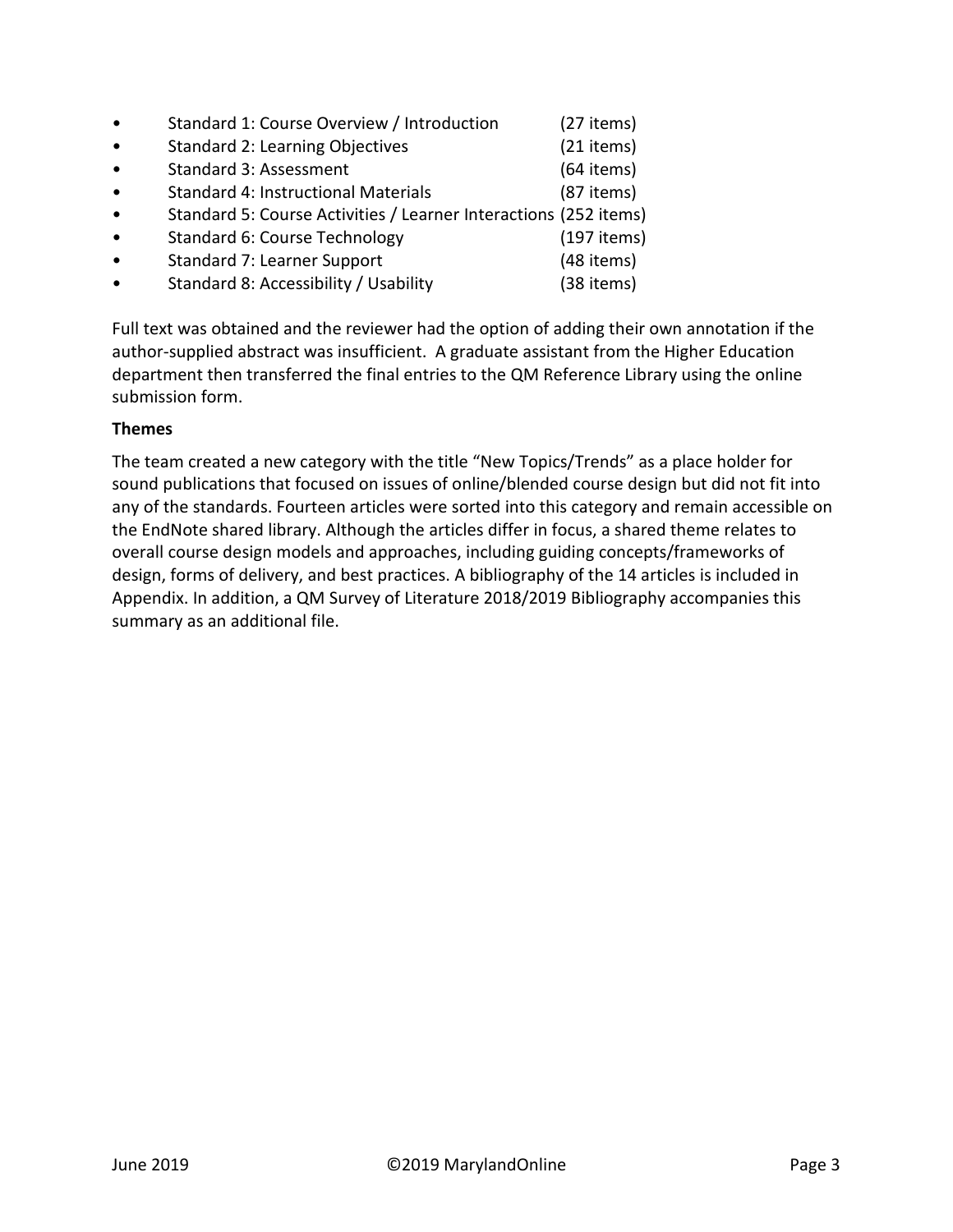### **Appendix**

### **Bibliography of 14 publications sorted under the category "New Items/Trends"**

Bigatel, P. M. and S. Edel-Malizia (2018). "Using the 'Indicators of Engaged Learning Online' framework to evaluate online course quality." TechTrends: Linking Research & Practice to Improve Learning 62(1): 58-70.

This article is a case study of the use of the Indicators of Engaged Learning Online (IELO) framework (See Appendix 1) as a guide to evaluate the quality of online courses. The framework lends itself well to measures of engagement, particularly, in terms of online course design because of its comprehensiveness. Six online courses were evaluated for quality in terms of engaged learning based on thirty indicators contained within the framework. Results ranged from a score of 21 to 71 out of a potential total score of 90. This 0-90 scale represented a continuum of passive to engaged learning. The purpose of the pilot study was to explore how the Indicators of Engaged Learning Online (IELO) framework could be used as a tool for evaluating the quality of online courses by instructional designers (IDs) and instructors. Insights into the practical use of the IELO framework and the need for improved guidelines for IDs and instructors as they assess the amount of student engagement designed in a course are provided. Recommendations for practice have implications for both aspects of engagement: how a course is designed and how it is delivered. [ABSTRACT FROM AUTHOR]

Buch, B., et al. (2018). "Using the 7Cs Framework for Designing MOOCs in Blended Contexts-- New Perspectives and Ideas." Universal Journal of Educational Research 6(3): 421-429.

Designing teaching in an era of educational technology calls for new models for designing learning opportunities. The 7Cs framework developed by Professor Gráinne Conole and her colleagues provides a tool for discussing learning designs for online learning environments. In this paper, we introduce the 7Cs framework put forward by Conole and colleagues and discuss it in relation to the concept of personalized learning paths and 'schooling' as a discourse. The article is mainly theoretical, but as empirical support for our theoretical arguments, we discuss examples from a MOOC developed for the teacher education program at University College Absalon, Denmark. On this background, we propose a number of revisions for the 7Cs framework in order to adapt it for designing MOOCs that are used in blended contexts.

Debattista, M. (2018). "A Comprehensive Rubric for Instructional Design in E-Learning." International Journal of Information and Learning Technology 35(2): 93-104.

Purpose: The recognition of practice in online instruction is still subject to interpretation and different approaches as a result of the rapid changes in technology and its effect on society. The purpose of this paper is to address these differences through a synthesis that can be easily accessed and consulted by educators in the field of e-learning. Design/methodology/approach: This paper reviews different examples of rubrics and instruments in higher education to propose a more comprehensive rubric that constitutes a synthesis of how some institutions in HE approach best practice in this field. Findings: The proposed comprehensive rubric emanating from the synthesis of different approaches supports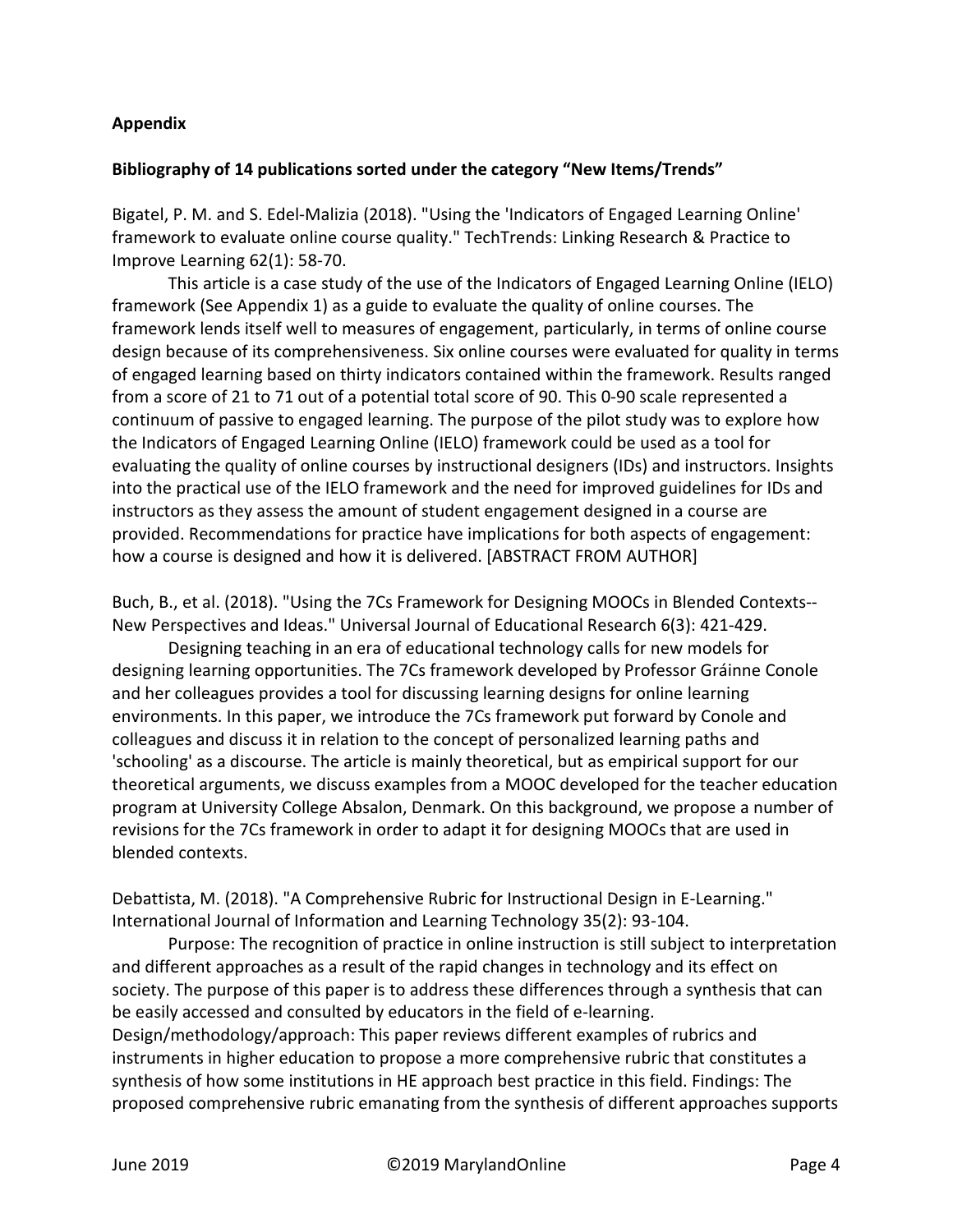the development, remixing, sharing and integration of online modules and courses by providing a single reference point with as wide a range as possible of potential pedagogical tools, facilities and approaches to e-learning. Research limitations/implications: It is not within the scope of this paper to review quality assurance processes and administrative components, but to propose a rubric for course design and self-review of faculty and higher education institutions for a better alignment with what is regarded as current standard best practice. Practical implications: Instructional designers in e-learning have a new comprehensive rubric that can consult at design stage. Originality/value: Different approaches towards what is called "good practice" are brought together and analysed to provide a synthesis and a single source that can be consulted by practitioners in the field of e-learning.

Hinck, G., et al. (2018). "Visions of Quality Assurance in Online MBA Programs." Online Learning 12(4): 243-261.

Online MBA programs have undergone significant growth in recent years. However, quality assurance measures have not kept pace with this growth. The purpose of this study was to identify and prioritize aspects of quality assurance specific to Association to Advance College Schools of Business (AACSB)-accredited online MBA programs. The Delphi methodology was used to facilitate a group conversation among administrators, faculty members, and instructional designers around the topic of quality assurance for online Master of Business Administration (MBA) programs over the next 3-5 years. This paper reports the results of this study and how the results will help to direct the efforts of those involved in the delivery of a quality online MBA program. [ABSTRACT FROM AUTHOR]

Copyright of Online Learning is the property of Online Learning Consortium and its content may not be copied or emailed to multiple sites or posted to a listserv without the copyright holder's express written permission. However, users may print, download, or email articles for individual use. This abstract may be abridged. No warranty is given about the accuracy of the copy. Users should refer to the original published version of the material for the full abstract. (Copyright applies to all Abstracts.)

Jeffery, M. and A. Ahmad (2018). "A conceptual framework for efficient design of an online operations management course." Journal of Educators Online 15(3): 112-125.

This paper presents a framework for an efficient design of an undergraduate Operations Management online course based on Gagné's Nine Events of Instruction. It demonstrates how to design an undergraduate Operations Management course effectively so that each of the nine events occurs. It also evaluates the resulting course using Quality Matters standards. The paper concludes by providing tips and lessons learned based on feedback from students and course designers over multiple iterations of course offerings. [ABSTRACT FROM AUTHOR]

Kanekar, A. (2018). "Designing an E-Learning Health Promotion Course: Meeting the National Benchmarks." Pedagogy in Health Promotion 4(3): 184-189.

The purpose of this coaching article is to assist health education academicians and specialist practitioners to understand the design of a fully distance learning health program and planning course applying the Quality Matters and Blackboard Exemplary Course rubric frameworks. Quality Matters is a nationally recognized, faculty-centered, peer-review process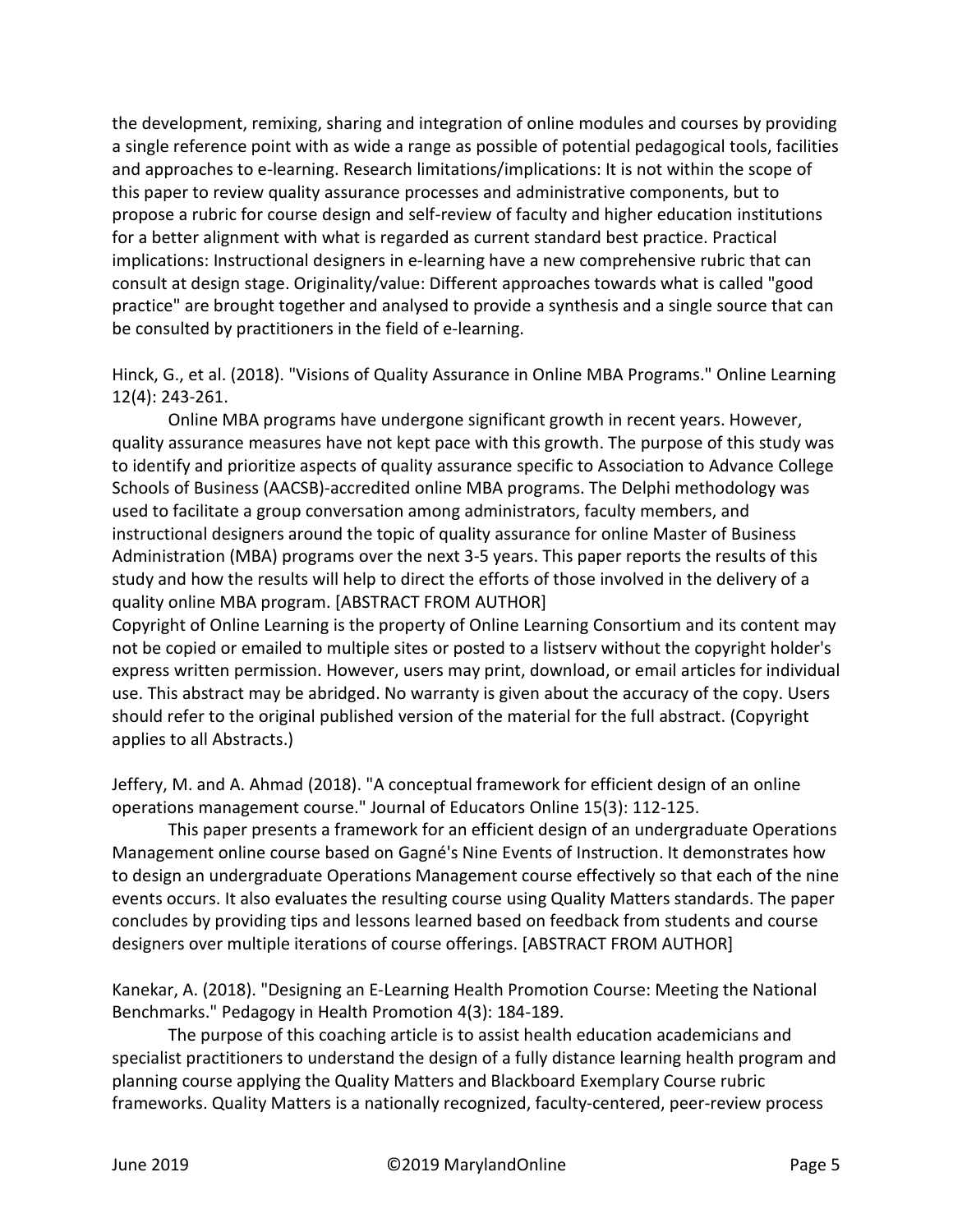designed to certify the quality of online and blended courses and online components. The Blackboard Exemplary course framework uses best practices in designing engaging online courses with detailed feedback and course improvement. This article is a peer to peer teaching effort of step by step application of various rubric features, used nationally, providing examples of its applications toward a distance learning course. Additionally, the course designer discusses literature related to the evidence base of Quality Matters and some of the limitations of using course design tools. [ABSTRACT FROM AUTHOR]

Copyright of Pedagogy in Health Promotion is the property of Sage Publications Inc. and its content may not be copied or emailed to multiple sites or posted to a listserv without the copyright holder's express written permission. However, users may print, download, or email articles for individual use. This abstract may be abridged. No warranty is given about the accuracy of the copy. Users should refer to the original published version of the material for the full abstract. (Copyright applies to all Abstracts.)

MacLeod, K. R., et al. (2019). "Continual Improvement of Online and Blended Teaching Using Relative Proximity Theory." Decision Sciences Journal of Innovative Education 17(1): 53-75.

This article applies Deming's Plan-Do-Study-Act (PDSA) cycle of continual improvement to a course taught with both blended and online sections. It uses Relative Proximity Theory, an extension of the Theory of Transactional Distance, to measure the quality of online/blended learning as a function of the obstacles to a student's full engagement with a course. These obstacles can arise because of the student's transactions with fellow students, with the instructor, with the course content, or from the instructional technology used in the course. Using stepwise multiple regression, the most significant obstacles can be identified. Once the obstacles are known, strategies to reduce them are planned and implemented. Logistic regression is used to determine if the realized reductions are statistically significant and for setting the stage for further improvements. [ABSTRACT FROM AUTHOR] Copyright of Decision Sciences Journal of Innovative Education is the property of Wiley-Blackwell and its content may not be copied or emailed to multiple sites or posted to a listserv without the copyright holder's express written permission. However, users may print, download, or email articles for individual use. This abstract may be abridged. No warranty is given about the accuracy of the copy. Users should refer to the original published version of the material for the full abstract. (Copyright applies to all Abstracts.)

Parker, M. A., et al. (2018). "The I3 Model: Rethinking How Faculty Teach Quality Online and Blended Courses." Proceedings of the International Conference on e-Learning: 323-330.

Extensive research shows that building high quality online and blended courses are tantamount to student success and engagement; but faculty motivation to move to new modalities lags behind demand. To assist faculty with making the successful transition, we developed the Instructional Innovation Incubator (i3) model, first implemented in North Carolina, U.S.A from 2014-16. The i3 model combines elements of research online course development, faculty motivation (innovation), engaged teaching and learning (instructional), and entrepreneurship (incubator). The model is based on six design principles: transferability, innovation, intensive format; human-centred design and sustainability. During the week longevent itself, a robust support structure is coupled with a range of flexible components (e.g.,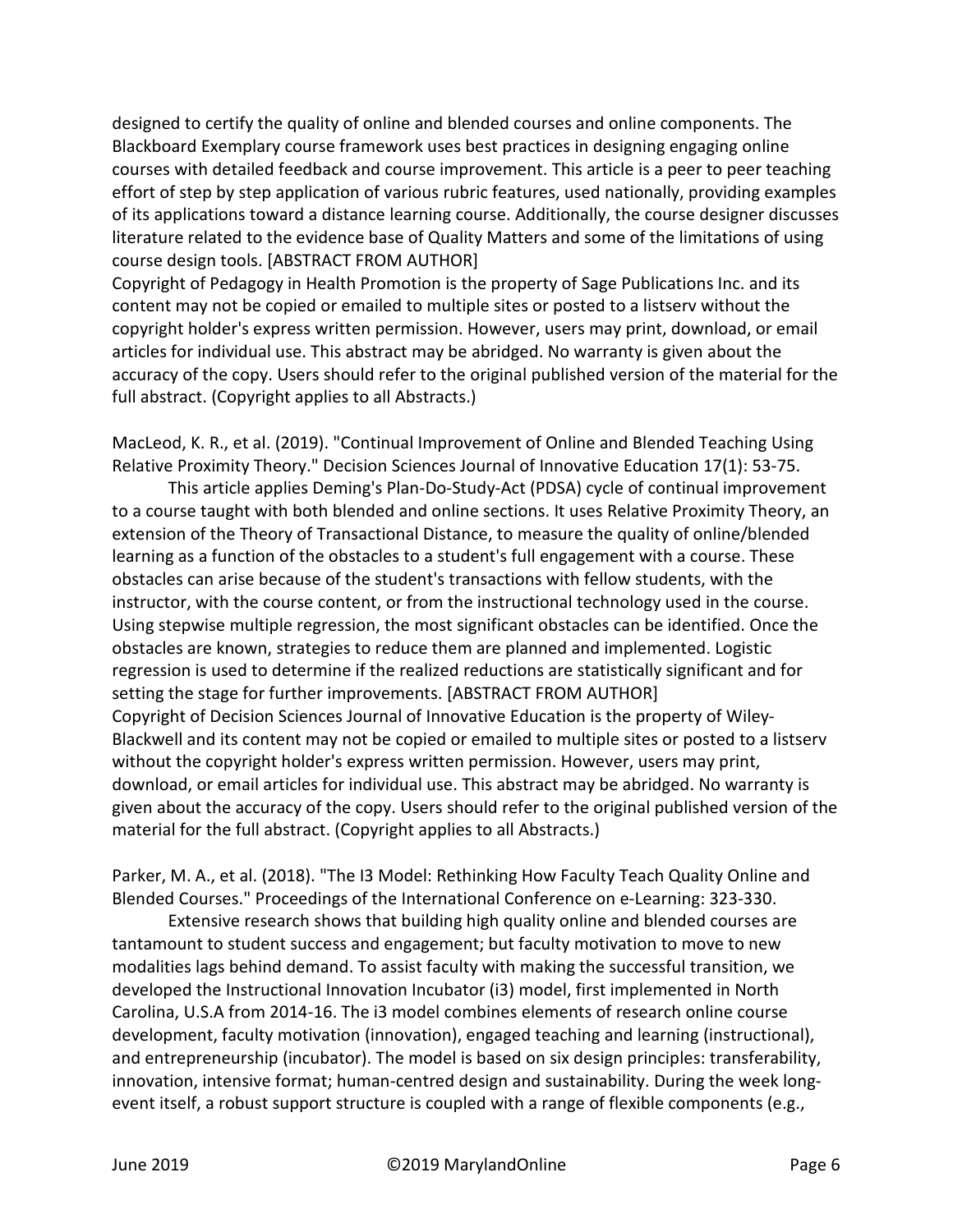innovation talks; group activities; video sessions; problem-based learning; vendor demonstrations, and instructional design consultation). In this multi-year, cross-sectional study, we investigate the effectiveness of the i3 model across five iterations in the southern region of the United States. The researchers asked, is i3 an effective model for addressing faculty motivation, encompassing an increase in faculty (a) knowledge (b) confidence and (c) experience with online teaching? Eighty-four faculty across nineteen academic institutions and numerous disciplines participated in the study. For each cohort of i3 fellows, a pre and post electronic survey was used based on the Participant Perception Indicator (PPI). Across the i3 sites, there were statistically significant differences in fellows' knowledge, confidence and experience with online courses. We discuss the findings in regards to the extant literature and implications for practice, including the potential for extending the model to other sites. [ABSTRACT FROM AUTHOR]

Copyright of Proceedings of the International Conference on e-Learning is the property of Academic Conferences & Publishing International Ltd. and its content may not be copied or emailed to multiple sites or posted to a listserv without the copyright holder's express written permission. However, users may print, download, or email articles for individual use. This abstract may be abridged. No warranty is given about the accuracy of the copy. Users should refer to the original published version of the material for the full abstract. (Copyright applies to all Abstracts.)

Perišić, J., et al. (2018). "A semantic approach to enhance moodle with personalization." Computer Applications in Engineering Education 26(4): 884-901.

Abstract: The purpose of this paper is to present a framework for an adaptive mechanism implemented in Moodle in order to improve learning outcomes and students' satisfaction with the learning process. The proposed mechanism adapts the learning content within the course according to students' characteristics expressed by their learning style. In our study, student's learning style is dynamically determined by monitoring students' actions and activities during the learning process, and detecting patterns of behavior that correspond to specific learning style. Semantic web technologies are in the background of the entire adaptive system. In order to examine the effectiveness of the proposed model and students' feedback, an evaluation study was conducted on two groups of students. Students from the control group had access to standard Moodle course, while students from experimental group had access to personalized learning content. The results indicated that students' performance was improved by using the proposed framework, while the student's feedback from regarding its usefulness was positive. [ABSTRACT FROM AUTHOR]

Copyright of Computer Applications in Engineering Education is the property of John Wiley & Sons, Inc. and its content may not be copied or emailed to multiple sites or posted to a listserv without the copyright holder's express written permission. However, users may print, download, or email articles for individual use. This abstract may be abridged. No warranty is given about the accuracy of the copy. Users should refer to the original published version of the material for the full abstract. (Copyright applies to all Abstracts.)

Reeves, J., et al. (2018). "Developing and Implementing an Online Course Framework." Distance Learning 15(1): 41-50.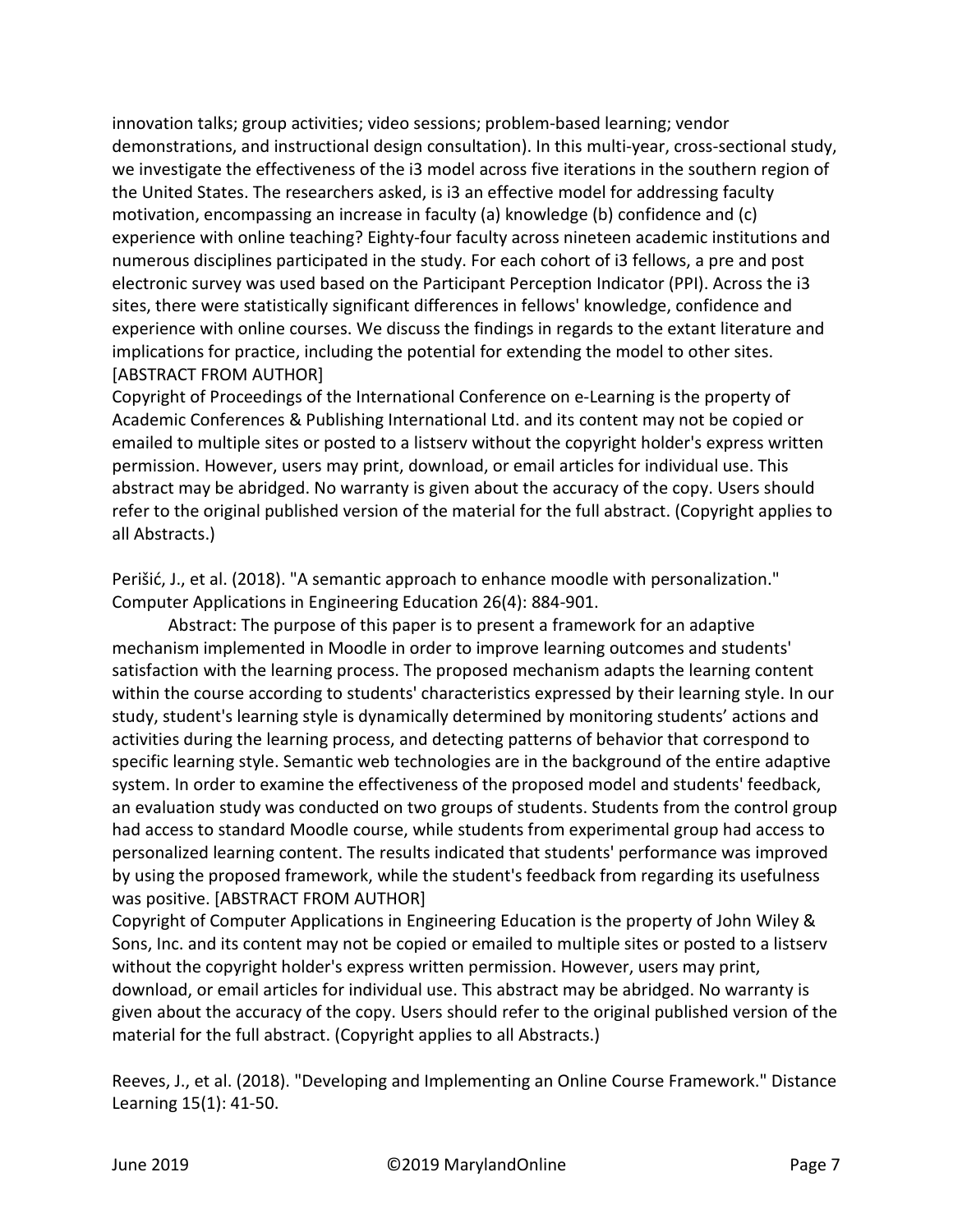The article reports on the development and implementation of online course framework. Topics mentioned include the importance of technological innovations in curriculum development, the learning management, and the measurement of course-learning outcomes. Also mentioned are the learning strategies and the student participation.

Sarrab, M., et al. (2018). "Toward Educational Requirements Model for Mobile Learning Development and Adoption in Higher Education." TechTrends: Linking Research & Practice to Improve Learning 62(6): 635-646.

Mobile learning (M-learning) is a learning paradigm that utilizes the advantages of mobility and wireless technologies in the learning and education process. It can be characterized by the ability to support and provide strong interaction between learners and instructors, offering high levels of learning motivation, collaboration, and flexibility to the learning activities. Despite the increased popularity of M-learning, there is no complete and well-defined set of educational requirements for M-learning in higher education which considers both instructional design and M-learning design. Therefore, this paper proposes a new educational requirements model for M-learning development and adoption in higher education. This set of requirements has been built from a literature study with focus on standards for learning and mobile application software quality and guidelines. This work presents the results of applying the proposed set of educational requirements on three different M-learning systems. Instructional designers and educational software developers may find the requirements useful in the development of M-learning systems. The effort described is part of an Omani-funded research project investigating the development, adoption and dissemination of M-learning in Oman. [ABSTRACT FROM AUTHOR] Copyright of TechTrends: Linking Research & Practice to Improve Learning is the property of Springer Nature and its content may not be copied or emailed to multiple sites or posted to a listserv without the copyright holder's express written permission. However, users may print,

download, or email articles for individual use. This abstract may be abridged. No warranty is given about the accuracy of the copy. Users should refer to the original published version of the material for the full abstract. (Copyright applies to all Abstracts.)

Vlachopoulos, P., et al. (2019). "A comparative study on the traditional and intensive delivery of an online course: design and facilitation recommendations." Research in Learning Technology 27: 1-13.

In this paper, we present findings from a comparative study on a fully online postgraduate course offered in traditional (i.e. 13-week academic session) and intensive (i.e. 6 week academic session) delivery formats. Keeping the course curriculum, structure and quality consistent in both delivery modes, the study investigated student participation and academic performance given different facilitation techniques applied to the discussion forums. Using data from the learning management system and students' final marks, we conducted quantitative and qualitative analysis and found no difference in the academic performance of students in both courses; however, there was a statistically significant relationship between student participation and academic performance in the intensive delivery format but not in the traditional delivery format. We also found differences in the type of interactions in the different delivery formats. Two key takeaways emerge from our study. Firstly, intensive online courses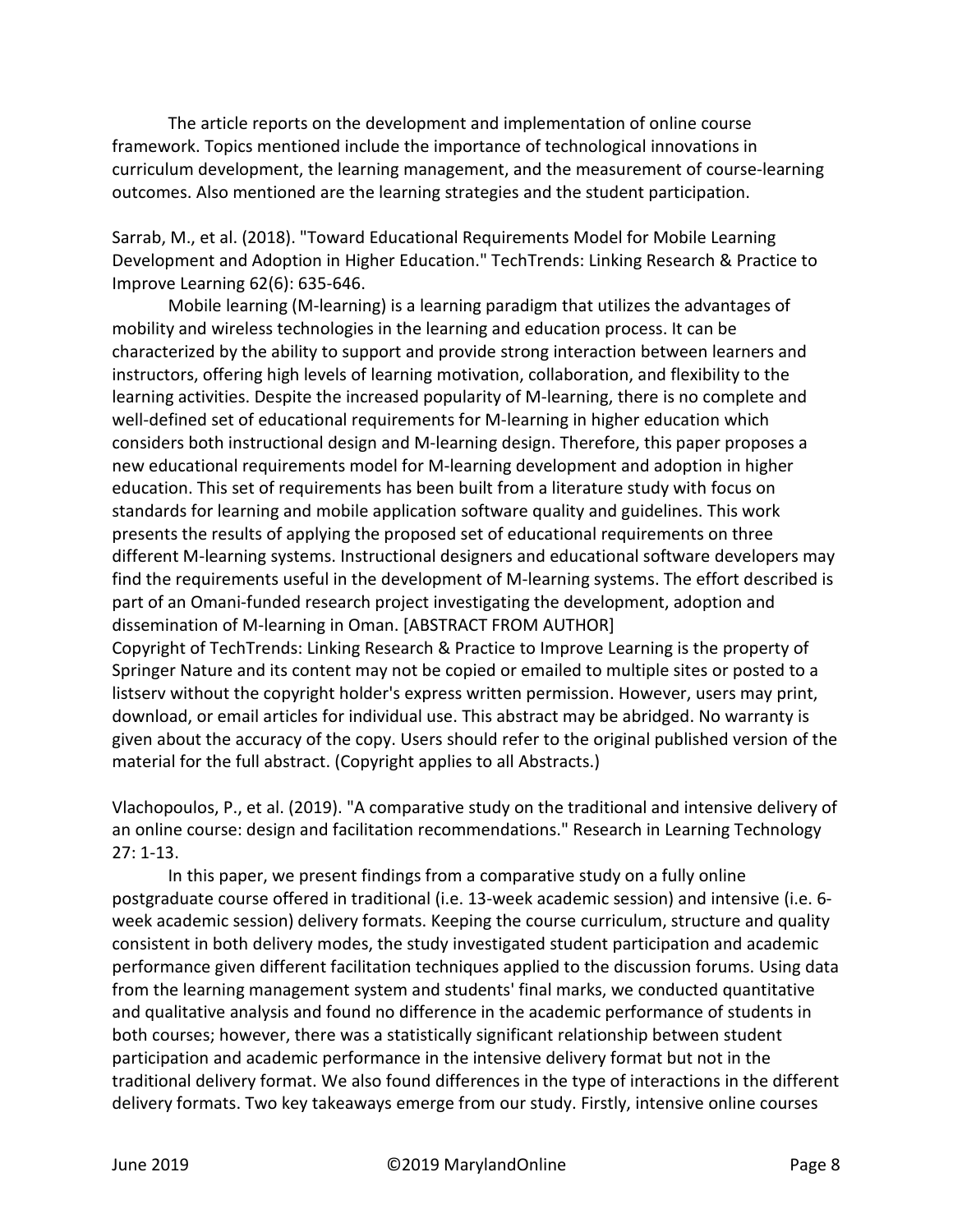can be as effective as traditional courses in terms of achievement of learning outcomes with variations in learning design, in this case, the facilitation approach used. Secondly, considering the level and nature of interactions, student-centred discussion forums that allow students to assume different roles work well in the intensive delivery format especially in open discussions. These are important findings for academics and practitioners who wish to offer intensive courses without compromising on course quality and student success. [ABSTRACT FROM AUTHOR]

Copyright of Research in Learning Technology is the property of Association for Learning Technology and its content may not be copied or emailed to multiple sites or posted to a listserv without the copyright holder's express written permission. However, users may print, download, or email articles for individual use. This abstract may be abridged. No warranty is given about the accuracy of the copy. Users should refer to the original published version of the material for the full abstract. (Copyright applies to all Abstracts.)

Warren, S. J. and H. A. Robinson (2018). "The product life-cycle of online courses and student engagement." American Journal of Distance Education 32(3): 161-176.

With increased online course offerings at most higher education institutions, it is important to have a way to determine whether the courses continue to have value to students or outlived their usefulness. Courses are the central means of knowledge delivery for each institution and may be viewed through the lens of the product life-cycle, which is a common way for for-profit corporations to ensure they are aware of when it is time to make adjustments or completely overhaul what they provide to consumers. We leverage this concept to develop a conceptual mode of the life-span and cycle of curricular products; especially, those delivered online, which may have a shorter shelf life than in-classroom courses. To that end, we map a single course that has spanned nearly 20 years and shifted from face-to-face delivery, to a blended mode with learning technologies support, and then into a fully online format. This piece depicts the course life-cycle, which emerged from multi-strategy research analysis of that course. Understanding that online courses have a life-cycle can help department and university managers plan for the investment in the improvement of each as it comes to the end of its useful lifespan. This can ensure high-quality learning and a sustainable portfolio of programs and courses with which students are engaged. [ABSTRACT FROM AUTHOR]

Wu, X. V., et al. (2018). "A systematic review of online learning programs for nurse preceptors." Nurse Education Today 60: 11-22.

Background Nurse preceptors guide students to integrate theory into practice, teach clinical skills, assess clinical competency, and enhance problem solving skills. Managing the dual roles of a registered nurse and preceptor poses tremendous challenges to many preceptors. Online learning is recognized as an effective learning approach for enhancing nursing knowledge and skills. Objective The systematic review aims to review and synthesise the online learning programs for preceptors. Design A systematic review was designed based on the Cochrane Handbook for Systematic Reviews of Programs. Data Sources Articles published between January 2000 and June 2016 were sought from six electronic databases: CINAHL, Medline OVID, PubMed, Science Direct, Scopus, and Web of Science. Methods All papers were reviewed and quality assessment was performed. Nine studies were finally selected. Data were